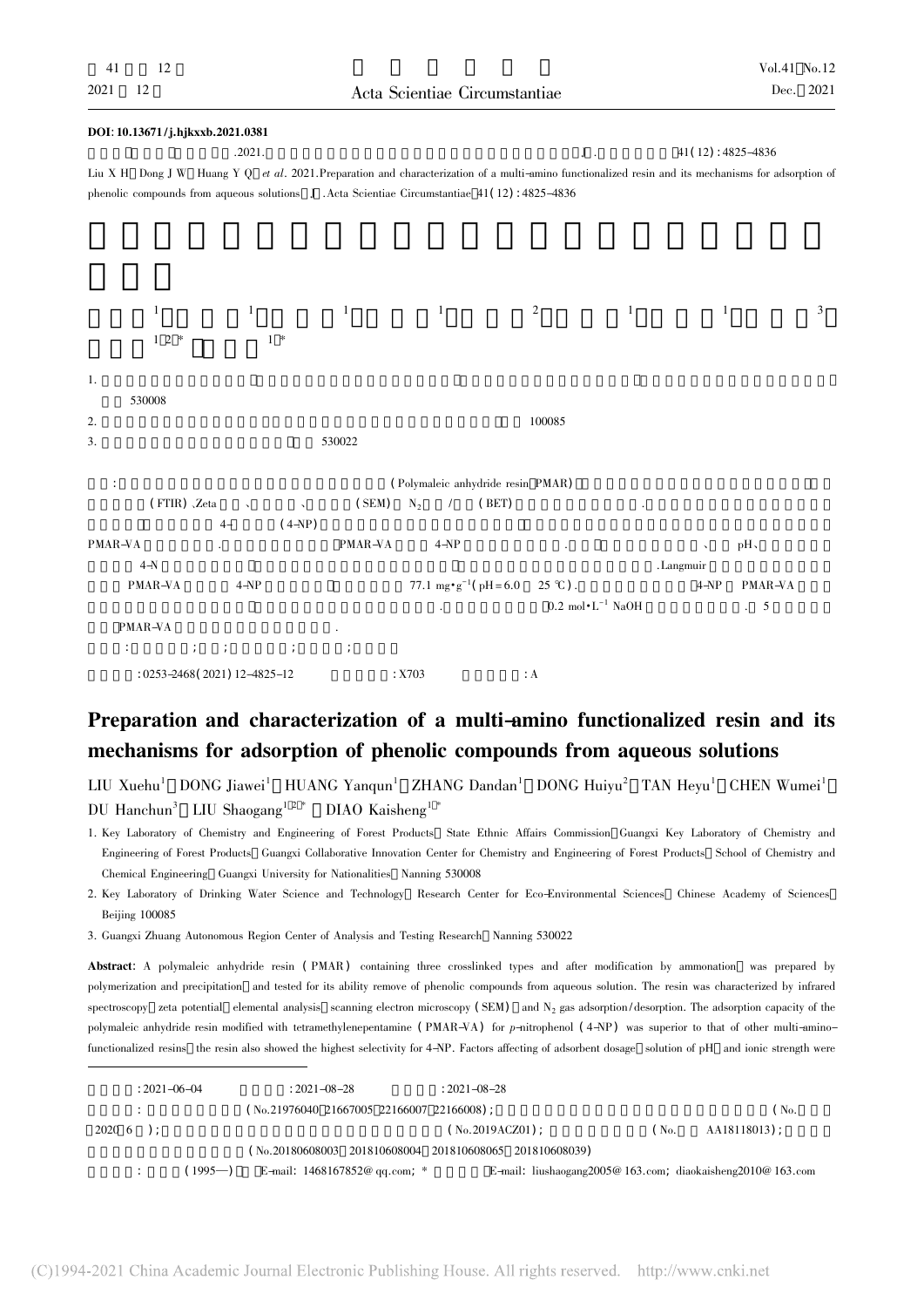investigated in the batch experiments. The adsorption capacity of synthesized multi-amino-functionalized resins for 4-NP increased with increasing content of amino functional groups especially for PMAR-VA and maximum adsorption occurred at pH 6.0. Adsorption of 4-NP on PMAR-VA followed a pseudosecond order rate model  $(R^2 > 0.99)$  and was best fitted by Langmuir isotherm with calculated maximum adsorption capacity of 77.1 mg·g<sup>-1</sup> at pH 6.0 and 25 ℃ . Moreover thermodynamic calculations showed that the adsorption of 4-NP was a spontaneous and physical process. The adsorption mechanism was mainly involves a combination of electrostatic force and hydrogen bonding. Finally desorption experiments showed that the PMAR-VA could be efficiently regenerated by 0.2 mol·L<sup>-1</sup> NaOH and showed no obvious decrease in adsorption capacity through five adsorption-desorption cycles. Keywords: multi-amino functionalized resin; synthesis; phenolic compounds; adsorption mechanisms; interaction models

1 (Introduction) 污染物.含酚废水主要来源于石油化工、煤化工、  $\mathcal{S}_{\mathcal{A}}$  $(Hu \text{ et al. } 2016)$  .  $(4-$ NP)  $\mathcal{S}_{\mathcal{A}}$  $(Zhong et al. 2014)$ .  $\mathcal{L}$  $2003;$   $2018$ ).  $(Busca et al. 2008;$ Lin et al. 2009;  $2018$ ; Qu et al. 2020). 吸附法因具有操作简单、可再生、吸附选择性高 ( Chao et al. 2014; Wang et al. 2015; Teng et al.  $2020$ ) . 大統領 医血管炎 医血管炎 医血管炎  $\mathcal{A} = \frac{1}{2} \sum_{i=1}^{n} \frac{1}{2} \sum_{j=1}^{n} \frac{1}{2} \sum_{j=1}^{n} \frac{1}{2} \sum_{j=1}^{n} \frac{1}{2} \sum_{j=1}^{n} \frac{1}{2} \sum_{j=1}^{n} \frac{1}{2} \sum_{j=1}^{n} \frac{1}{2} \sum_{j=1}^{n} \frac{1}{2} \sum_{j=1}^{n} \frac{1}{2} \sum_{j=1}^{n} \frac{1}{2} \sum_{j=1}^{n} \frac{1}{2} \sum_{j=1}^{n} \frac{1}{2} \sum$  $\mathcal{L}_{\mathcal{A}}$  $\mathcal{S}_{\mathcal{S}}$ (Ahmaruzzaman et al. 2008; Davarpanah  $et \ al. \ 2015$ ;  $2018$ .  $( \text{Prabhu } et \text{ }al. \text{ } 2014;$   $2015;$ Xu et al.  $2019$ )  $($  Huang et al.  $2012$ ). 点和关键问题.  $\Delta$  $\mathcal{L}_{\text{max}}$  $(2015)$ . 能基团 可大大降低吸附树脂的生产成本.目前 (Polymaleic anhydride resin PMAR) (Polymaleic anhydride resin PMAR) PMAR  $\blacksquare$ 理提供新思路和方法. 2 (Materials and methods)  $2.1$ 马来酸酐、丁酮、正庚烷、三甲基丙烷三甲基丙  $(ABN)$ 、三乙烯四胺、四乙烯四胺、氢氧化钠、盐酸、丙酮  $\mathcal{A}=\mathcal{A}$ ( $Ph$ )  $(4-NP)$  ( $4-P$ )  $(4-P)$  $CP)$ ,  $(4-MP)$ Sigma ; Amberlite DAX-8、 XAD-4、XAD-1180、IRC-748、IR120、IRA-200 IRA-410 Rohm&Hass : 超纯水. 2.2 PMAR  $(2014)$  PMAR  $: 3.9 \text{ g}$   $40 \text{ mL}$  $(V($   $):V($   $)= 4:6)$  $\frac{1}{R}$  $13.5 \text{ g}$  0.175 g  $(AIBN \t 1\%)$  $\frac{1}{2}$  70 °C 7 h

300  $r \cdot \text{min}^{-1}$ ;

;  $\overline{z}$  ,  $\overline{z}$  ,  $\overline{z}$  ,  $\overline{z}$  ,  $\overline{z}$  ,  $\overline{z}$  ,  $\overline{z}$  ,  $\overline{z}$  ,  $\overline{z}$  ,  $\overline{z}$  ,  $\overline{z}$  ,  $\overline{z}$  ,  $\overline{z}$  ,  $\overline{z}$  ,  $\overline{z}$  ,  $\overline{z}$  ,  $\overline{z}$  ,  $\overline{z}$  ,  $\overline{z}$  ,  $\overline{z}$  ,

 $48$  h

 $\lambda = \lambda$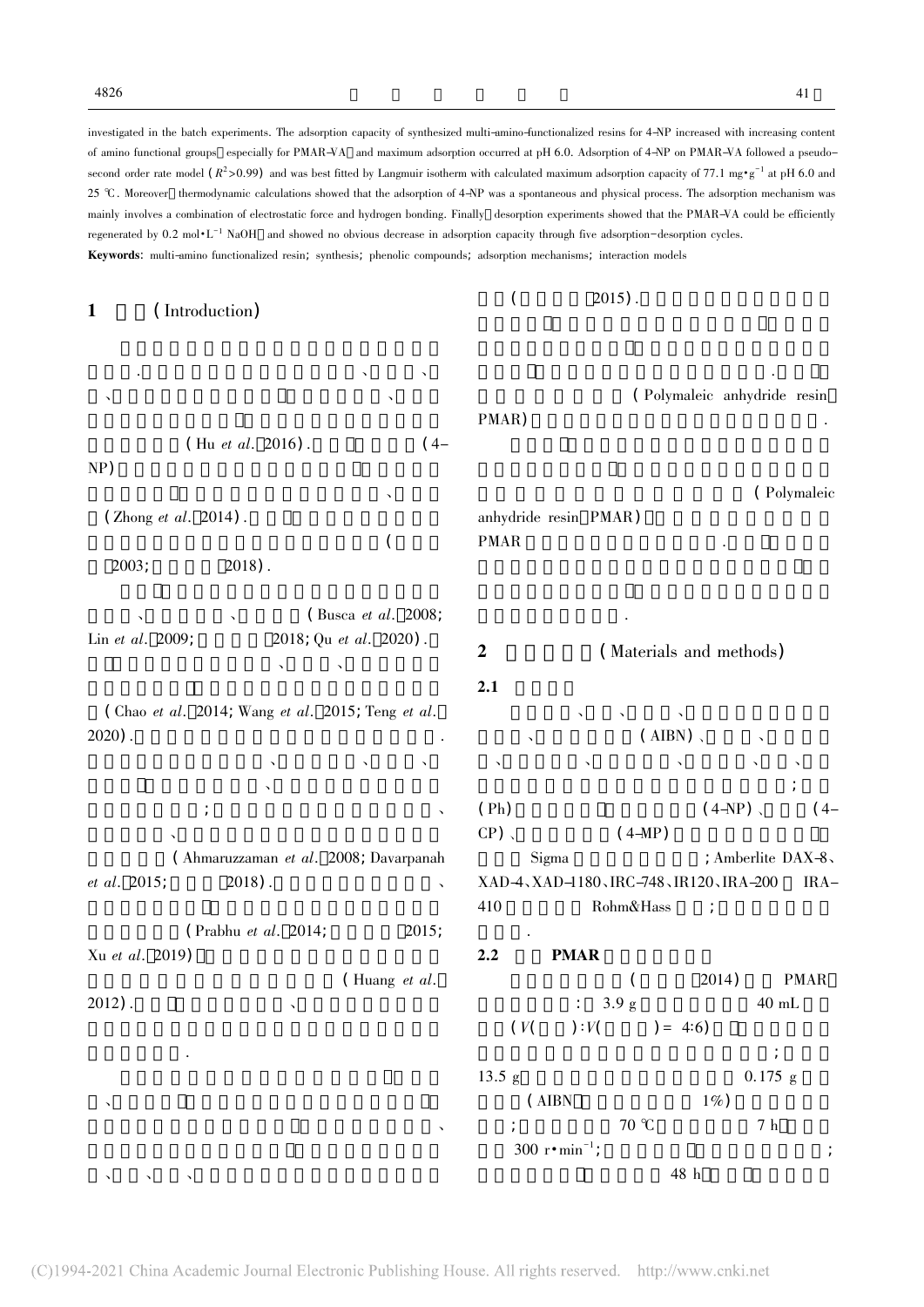$CH<sub>3</sub>$ 

 $H_2N$ 

 $H<sub>2</sub>$ C





PMAR-VA

### 1 PMAR

Fig.1 Synthetic route of PMAR and multi-amino resin

|               |              |                                     | (SUPRA 55)                                    |        | $0.1 \text{ mol} \cdot L^{-1} \text{ NaOH}$ HCl |          |                        |                               | pH                                   |
|---------------|--------------|-------------------------------------|-----------------------------------------------|--------|-------------------------------------------------|----------|------------------------|-------------------------------|--------------------------------------|
| Carl Zeiss    |              |                                     |                                               |        | $3.0 - 6.0$                                     |          |                        | $(293 - 323 \text{ K})$       | 150 $r \cdot \text{min}^{-1}$        |
|               |              | (FTIR 5700)                         |                                               | Thermo |                                                 | 24 h     |                        |                               | $0.22 \mu m$                         |
| Nicolet       |              |                                     |                                               |        |                                                 | pН       | $\sim$                 | $\lambda$                     |                                      |
| <b>KBr</b>    |              |                                     | $400 \sim 4000 \text{ cm}^{-1}$ ;             |        |                                                 |          |                        | $4 - NP$                      |                                      |
|               | (VarioEL III |                                     | Elementar)                                    |        |                                                 |          |                        |                               |                                      |
|               |              | Zeta                                | (NanoZS3600)                                  |        | $4 - NP$                                        |          |                        |                               |                                      |
|               |              | Zeta<br>$\mathcal{L}^{\mathcal{L}}$ |                                               | (TG)   |                                                 |          |                        |                               | $5 \sim 100$                         |
| 209 F3 Tarsus |              |                                     |                                               |        | $mg \cdot L^{-1}$ pH                            | 6.0      |                        |                               | 20,30,40 ℃                           |
| $N_{2}$       |              |                                     | (Micromeritics ASAP2020M                      |        | 24 h                                            |          |                        |                               |                                      |
|               |              | $\mathbf{v}$                        | $\chi -$                                      |        |                                                 |          |                        |                               |                                      |
|               |              | (Escal ab 250Xi                     | Thermofisher)                                 |        | ÷                                               | $100$ mL |                        | $0.1$ g                       |                                      |
|               |              |                                     |                                               |        |                                                 |          | $25 \text{ }^{\circ}C$ | 150 $r \cdot \text{min}^{-1}$ | 10 <sub>h</sub>                      |
| 2.3           |              |                                     |                                               |        |                                                 |          |                        |                               |                                      |
|               |              | $(0.01 - 0.1$ g)                    |                                               |        |                                                 |          |                        | $4 - NP$                      |                                      |
|               |              |                                     | $(5 \sim 100 \text{ mg} \cdot \text{L}^{-1})$ |        |                                                 |          |                        |                               | $q_e(\text{mg} \cdot \text{g}^{-1})$ |
|               |              | $100$ mL                            |                                               |        | (1)                                             |          |                        |                               | 3                                    |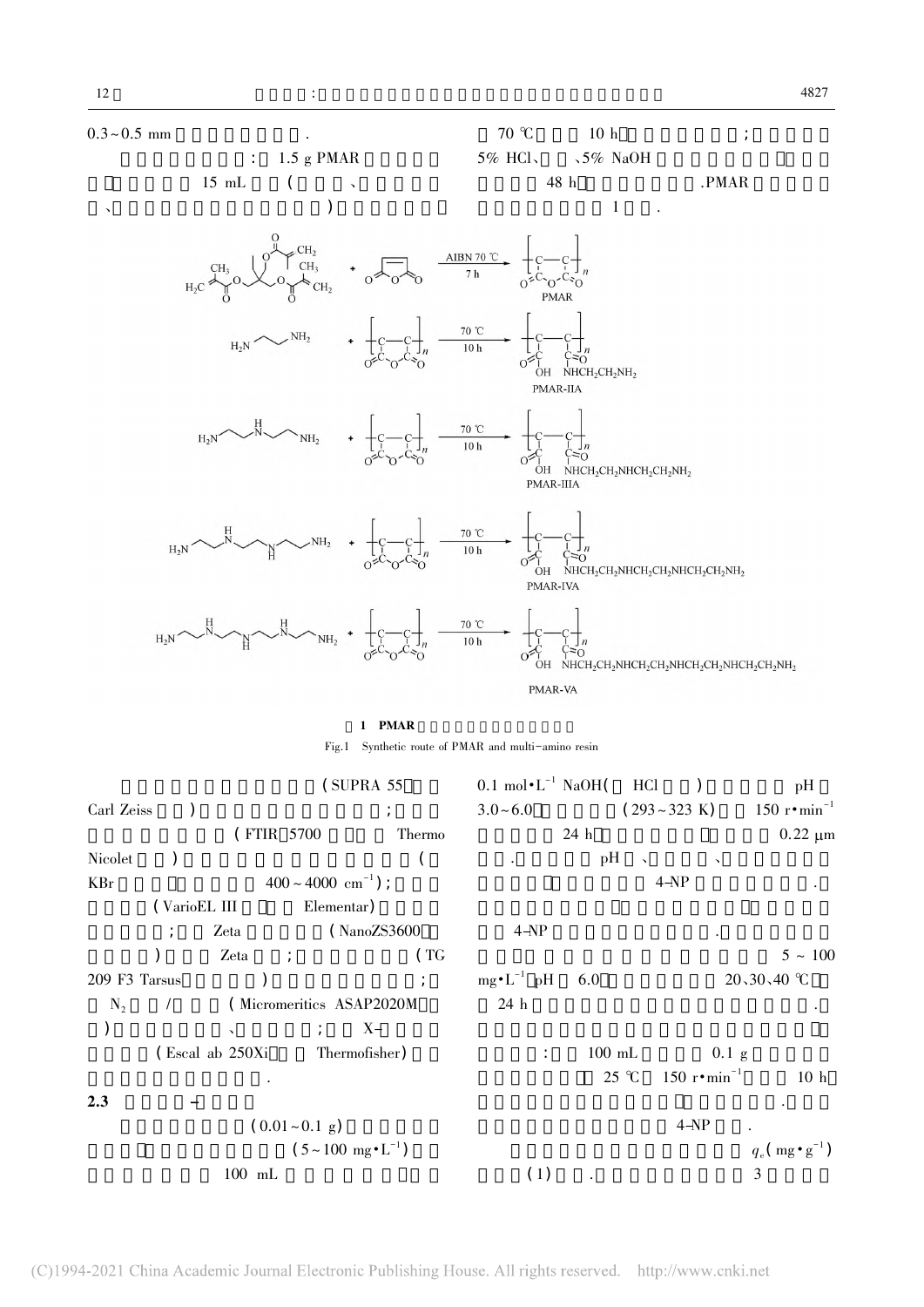3  

$$
q_e = \frac{(C_0 - C_e)V}{m}
$$
 (1)

 $C_{0}$   $C_{e}$ 

 $(\text{mg} \cdot \text{L}^{-1})$   $q_e$ )  $q_e$  (mg·g<sup>-1</sup>) V (L)  $m$  (g).

## $2.4$

( Agilent 1260 ) (Biamonsil Plus  $C18(4.6 \text{ mm} \times 250 \text{ mm} 5 \text{ µm})$ ; :  $(55:45)$ ;  $: 1.0 \text{ mL} \cdot \text{min}^{-1}$ ; : 278 nm; :  $\therefore$   $: 20 \mu L$ .  $2.5$ PMAR  $4-NP$ PMAR

 $4-NP$ 

 $4-NP$ Gaussian09 MM+  $\sim4-\mathrm{NP}$ B3LYP/6-31G\*\*

$$
(\Delta E) \qquad (2) \qquad .
$$
\n
$$
\Delta E = E(\text{DA}) - (E(\text{D}) + E(\text{A})) \qquad (2)
$$
\n
$$
E(\text{DA}) \qquad E(\text{D}) \qquad 4-\text{NP}
$$
\n
$$
E(\text{A}) \qquad \Delta E > 0
$$
\n3

\n(Results and discussion)

\n3.1

\n2a

\n(PMAR-HA, PMAR-HIA, PMAR-HIA, PMAR-HIA, PMAR-NA)

\n1732 cm<sup>-1</sup> (C = 0)

\n3200~3600 cm<sup>-1</sup> O-H N-H

\n; 1640

优化得到能量最低最稳定的结构.二者形成的复合

 $cm^{-1}$ (  $I$  ) 1580 cm<sup>-1</sup>(  $($  II  $)$  $COMH<sub>2</sub>$  $\mathcal{A}$ .  $PMAR ( 0.07\%) < PMAR-IIA$  $(2.68\%)$  < PMAR-IIIA  $(3.95\%)$  < PMAR-IVA  $(4.75\%)$  <PMAR-VA $(5.54\%)$ . 2b PMAR

Zeta PMAR



 $3.1$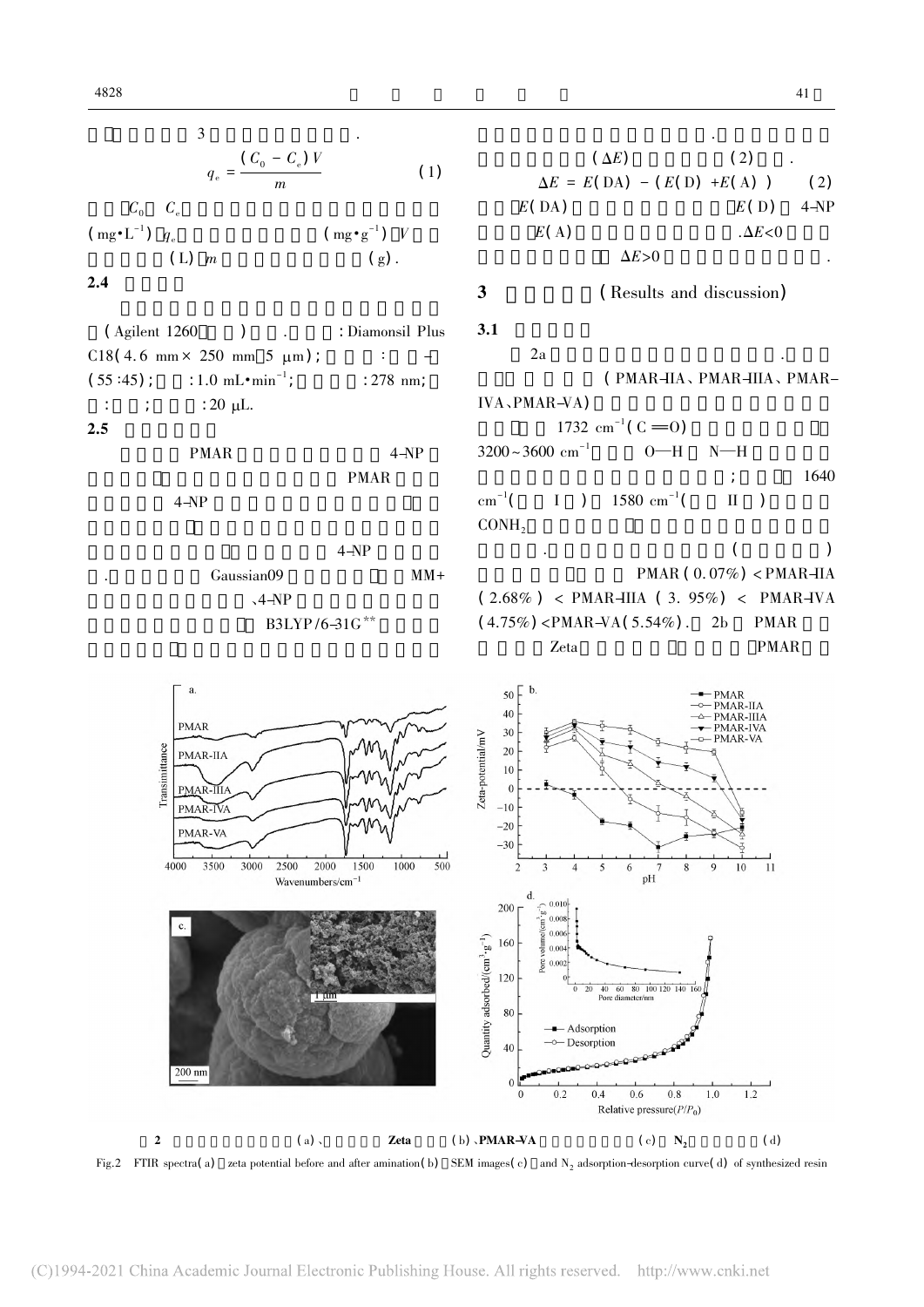$(PZC)$ 

| 2c             | <b>PMAR-VA</b>                     |            |
|----------------|------------------------------------|------------|
|                |                                    | 2d         |
| $N_{2}$        |                                    | Ш          |
| BET            | $(0.06 - 0.20)$                    | 62.6       |
| $m^2$ $g^{-1}$ | $0.25 \text{ cm}^3 \text{·g}^{-1}$ | $17.5$ nm. |
| 3.2            |                                    |            |
|                |                                    |            |

Langmuir Freundlich

 $(3) \sim (4)$  ( 2017). PMAR、 PMAR-IIA、 PMAR-IIIA、 PMAR-IVA PMAR-VA 4-NP Langmuir  $(R^2>0.993)$ .

$$
q_e = \frac{q_{\rm m} K_{\rm L} C_{\rm e}}{1 + K_{\rm L} C_{\rm e}} \tag{3}
$$

$$
q_e = K_{\rm F} C_e^{1/n} \tag{4}
$$

$$
C_{\rm e} \hspace{1cm} (\text{mg}^{\bullet} \text{L}^{-1}) \hspace{0.2cm} q_{\rm e} \hspace{1cm} (\text{mg}^{\bullet} \text{g}^{-1})
$$

 $(\text{mg} \cdot \text{g}^{-1})$   $K_L$  ( L  $\cdot$  mg<sup>-1</sup> )  $K_{\mathrm{F}}$   $(\mathrm{mg} \cdot \mathrm{g}^{-1}) \cdot (\mathrm{L} \cdot \mathrm{mg}^{-1})^{1/n}$ Langmuir Freundlich  $n$ 

的吸附性能中起重要作用.通常含氮量越多 则作为

Freundlich .

PMAR

 $(3)$ 



|     |                | PMAR-VA                                                                                                                                                    |            |    |  |
|-----|----------------|------------------------------------------------------------------------------------------------------------------------------------------------------------|------------|----|--|
| 3.3 | <b>PMAR-VA</b> |                                                                                                                                                            |            |    |  |
|     | PMAR-VA        |                                                                                                                                                            |            |    |  |
|     |                | Langmuir Freundlich                                                                                                                                        |            | 4) |  |
|     | PMAR-VA        |                                                                                                                                                            | Langmuir   |    |  |
|     |                | $(R^2 \ge 0.990)$                                                                                                                                          | Freundlich |    |  |
|     | PMAR-VA        |                                                                                                                                                            |            |    |  |
|     | Langmuir       |                                                                                                                                                            |            |    |  |
|     |                | : $4-\text{NP}(75.7 \text{ mg} \cdot \text{g}^{-1}) > 4-\text{CP}(40.8 \text{ mg} \cdot \text{g}^{-1}) > 4-\text{CP}(40.8 \text{ mg} \cdot \text{g}^{-1})$ |            |    |  |
|     |                | MP(16.5 mg $\cdot$ g <sup>-1</sup> ) >Ph(6.8 mg $\cdot$ g <sup>-1</sup> ).                                                                                 |            |    |  |
|     |                |                                                                                                                                                            | PMAR-VA    |    |  |

 $. 4-NP$  $\frac{3}{3}$ 

PMAR-VA .在这些酚类化合物中 实验结果进一步证实了 PMAR-VA 4-NP  $\bullet$  4-NP 50  $4-CP$  $\triangle$  4-MP  $40$  $\circ$  Ph  $q_{\rm e} /(\rm m g \cdotp g^{-1})$ 30  $20$ 10  $\mathbf{0}$  $20\,$  $40\,$ 60 80  $100\,$  $\overline{0}$  $C_{\rm e}/({\rm mg}\!\cdot\!{\rm L}^{-1})$ 

 $4$  PMAR-VA  $4-NP$ 

Fig.4 Adsorption isotherms of 4-NP onto PMAR-VA

 $3.4$ 

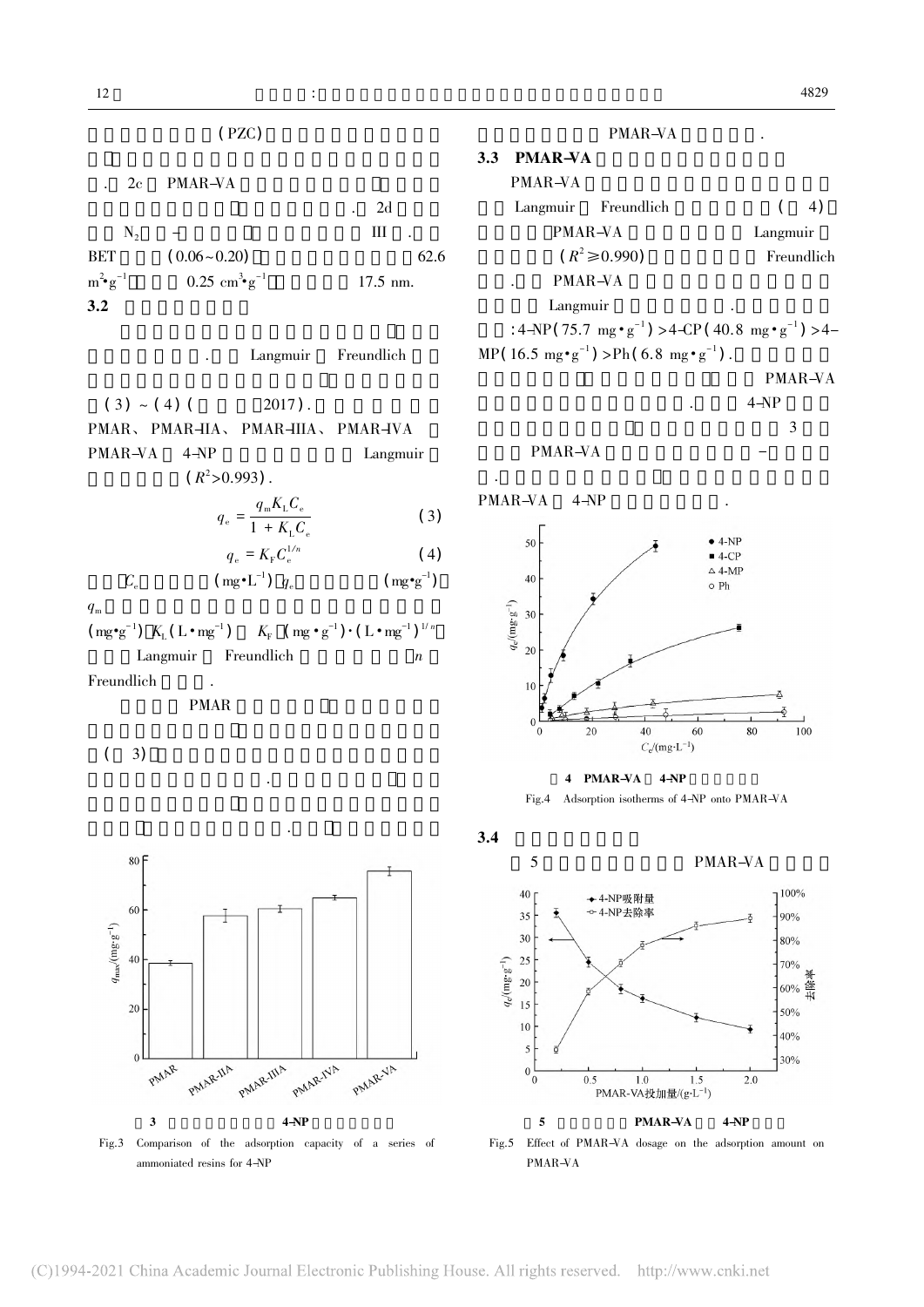

 $240$  min

| 1 PMAR-VA 4-NP |  |  |  |  |
|----------------|--|--|--|--|
|                |  |  |  |  |

|  |  | Table 1 Kinetic parameters for the adsorption of 4-NP onto PMAR-VA |  |  |  |  |  |  |
|--|--|--------------------------------------------------------------------|--|--|--|--|--|--|
|--|--|--------------------------------------------------------------------|--|--|--|--|--|--|

| $(mg \cdot L^{-1})$   | $q_e$<br>$\mu mg \cdot g^{-1}$ | $k_1$<br>$min^{-1}$   | $R^2$ | $q_e$<br>$(mg \cdot g^{-1})$ | $k_2$<br>$(g \cdot mg^{-1} \cdot min^{-1})$ | $R^2$ | $k_{\text{id}1}$<br>$\left(\text{mg} \cdot \text{g}^{-1} \cdot \text{min}^{-0.5}\right)$ | $c_{i-1}$ | $R^2$               | $k_{\rm id}$ 2/<br>$(\text{mg} \cdot \text{g}^{-1} \cdot \text{min}^{-0.5})$ | $c_{i2}$  | $R^2$ |
|-----------------------|--------------------------------|-----------------------|-------|------------------------------|---------------------------------------------|-------|------------------------------------------------------------------------------------------|-----------|---------------------|------------------------------------------------------------------------------|-----------|-------|
|                       | 0.90                           | $3.98 \times 10^{-3}$ | 0.946 | 4.65                         | $1.19 \times 10^{-2}$                       | 0.999 | 0.08                                                                                     | 3.20      | 0.961               | $2.51 \times 10^{-2}$                                                        | 3.86      | 0.985 |
| 10                    | 1.08                           | $4.38 \times 10^{-3}$ | 0.97  | 8.90                         | $1.21 \times 10^{-2}$                       | 0.999 | 0.20                                                                                     | 6.31      | 0.889               | $2.68 \times 10^{-2}$                                                        | 8.09      | 0.995 |
| 20                    | 1.90                           | $5.09 \times 10^{-3}$ | 0.986 | 15.34                        | $7.87 \times 10^{-3}$                       | 0.999 | 0.18                                                                                     | 12.37     | 0.912               | $5.92 \times 10^{-2}$                                                        | 13.75     | 0.808 |
| $\cdot q_e \quad q_t$ |                                |                       | $k_1$ | $k_{2}$                      |                                             |       | $k_{\rm id}$                                                                             |           | $c_{i-1}$ $c_{i-2}$ |                                                                              | $\bullet$ |       |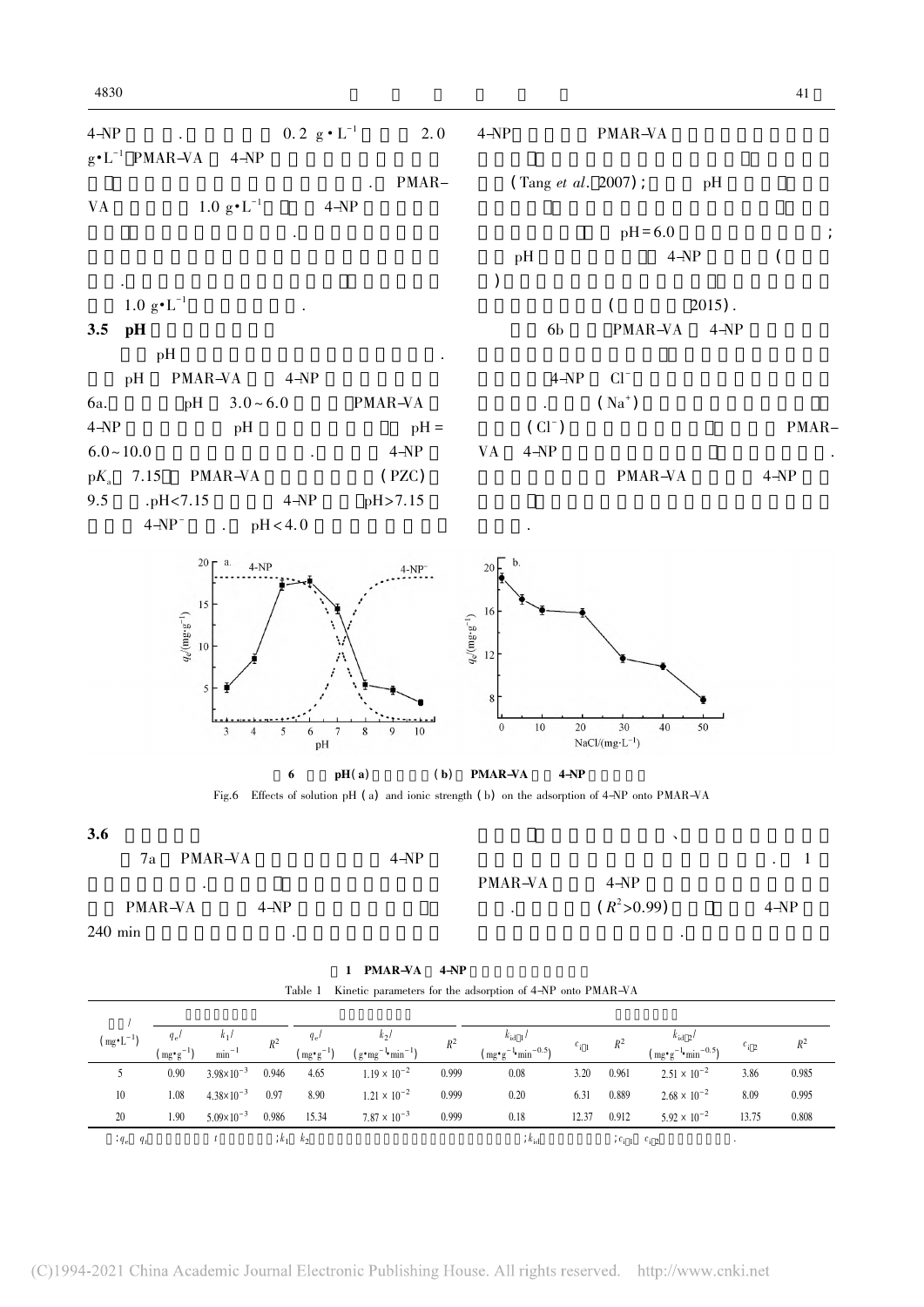

Fig.7 Adsorption kinetics curves (a) pseudo-second-order kinetics (b) and intra-particle diffusion models (c) for different initial 4-NP concentrations

附为单层吸附.

PMAR-VA  $4-\text{NP}$ 

3.7

# PMAR-VA

 $4-\mathrm{NP}$  .

PMAR-VA 4-NP

| 2. $R^2$                        |      | Langmuir |
|---------------------------------|------|----------|
| $(R^2>0.990)$ ; 293 K PMAR-VA   |      | 4-NP     |
| 77.1 mg $\cdot$ g <sup>-1</sup> | 4-NP |          |

Langmuir Freundlich

|                       |                                                                                                                               |                     | 2 PMAR-VA             | $4-NP$                                                                                |                                                                 |                |
|-----------------------|-------------------------------------------------------------------------------------------------------------------------------|---------------------|-----------------------|---------------------------------------------------------------------------------------|-----------------------------------------------------------------|----------------|
|                       | Table 2                                                                                                                       |                     |                       | Isotherm parameters for the adsorption of 4-NP onto PMAR-VA at different temperatures |                                                                 |                |
|                       |                                                                                                                               | Langmuir            |                       |                                                                                       | Freundlich                                                      |                |
| T/K                   | $q_{\rm m}$ /                                                                                                                 | $K_{\rm L}$ /       | $R^2$                 | $K_{\rm F}$ /                                                                         |                                                                 | $R^2$          |
|                       | $(mg \cdot g^{-1})$                                                                                                           | $(L \cdot mg^{-1})$ |                       | $((mg \cdot g^{-1}) \cdot (L \cdot mg^{-1})^{1/n})$                                   | $\boldsymbol{n}$                                                |                |
| 293                   | 77.1                                                                                                                          | 0.08                | 0.990                 | 7.71                                                                                  | 2.12                                                            | 0.974          |
| 303                   | 74.6                                                                                                                          | 0.06                | 0.995                 | 6.29                                                                                  | 2.04                                                            | 0.985          |
| 313                   | 52.6                                                                                                                          | 0.07                | 0.990                 | 5.26                                                                                  | 2.06                                                            | 0.970          |
| 323                   | 30.9                                                                                                                          | 0.06                | 0.994                 | 3.15                                                                                  | 2.00                                                            | 0.989          |
|                       |                                                                                                                               |                     | $(\Delta G^{\theta})$ | $K_{d}$                                                                               |                                                                 |                |
| $(\Delta H^{\theta})$ | $(\Delta S^{\theta})$                                                                                                         |                     |                       |                                                                                       |                                                                 | $(K)$ ; R<br>T |
| $(5) \sim (6)$ .      |                                                                                                                               |                     |                       |                                                                                       | $(8.314 \text{ J} \cdot \text{mol}^{-1} \cdot \text{K}^{-1})$ . | $ln K_a$       |
|                       | $\Delta G^{\theta} = -RT \ln K_{\text{d}}$<br>$\ln K_{\text{d}} = \frac{\Delta S^{\theta}}{R} - \frac{\Delta H^{\theta}}{RT}$ |                     | (5)                   | 1/T                                                                                   |                                                                 |                |
|                       |                                                                                                                               |                     |                       |                                                                                       |                                                                 | 3.             |
|                       |                                                                                                                               |                     | (6)                   | 3                                                                                     | PAEM-VA                                                         | $4-NP$         |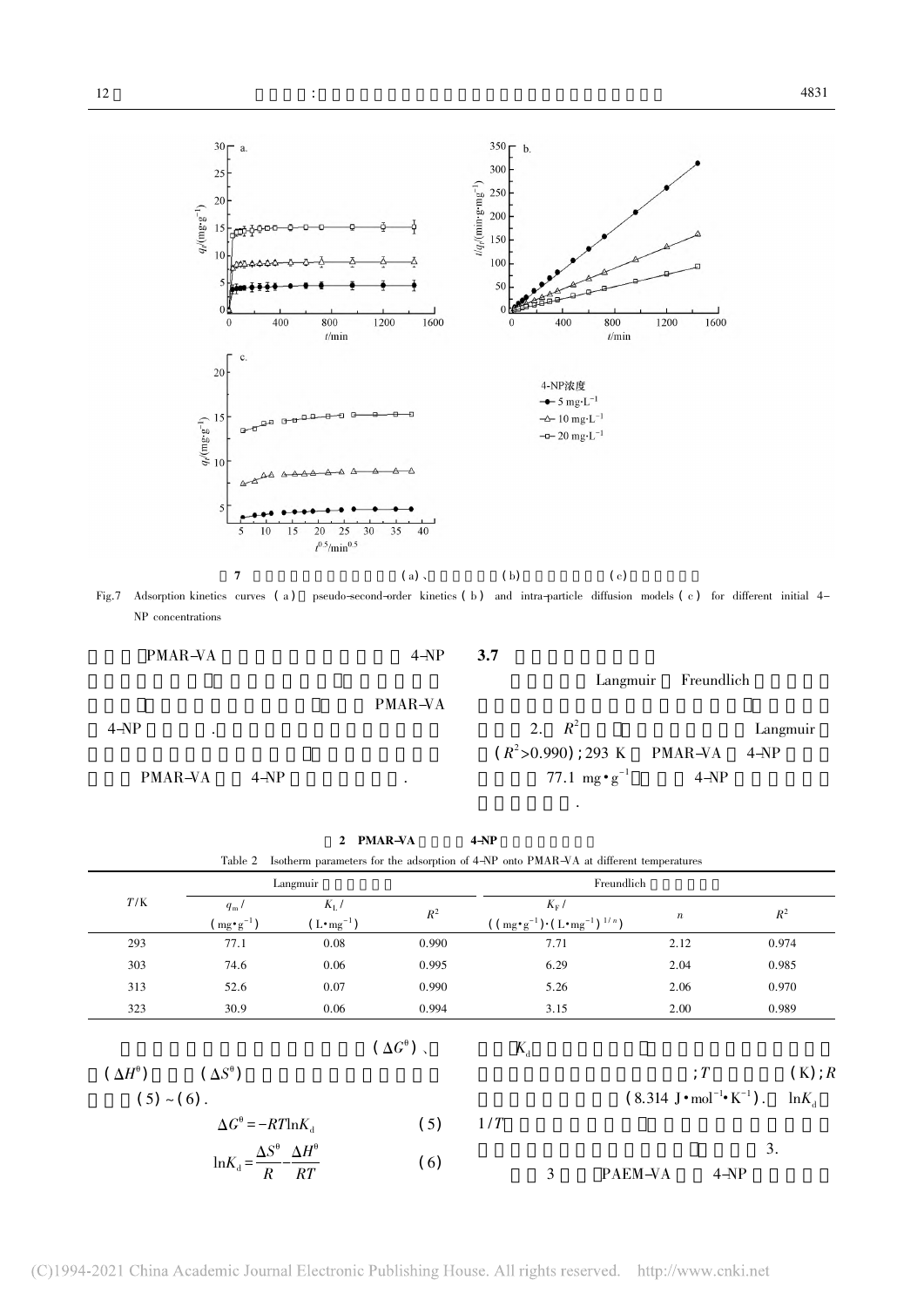| $\Delta G^{\theta}$ ( – 4. 15 ~ – 3. 24 4-NP                             |     |              |  |
|--------------------------------------------------------------------------|-----|--------------|--|
| kJ $\cdot$ mol <sup>-1</sup> ) $-20 \sim 0$ kJ $\cdot$ mol <sup>-1</sup> | AS. |              |  |
|                                                                          |     | PAEM-VA 4-NP |  |

极相互作用等.

 $\Delta H^{\theta}$  -17.48 kJ · mol<sup>-1</sup>  $-1$  $\Delta H^\theta$ 的绝对值在氢键或偶极-偶极作用力  $(2-40 \text{ kJ} \cdot \text{mol}^{-1})$ PAEM-VA

|         |                                                                                                               | 3       | <b>PMAR-VA</b> | $4-NP$                                                           |                                                                        |                                 |  |
|---------|---------------------------------------------------------------------------------------------------------------|---------|----------------|------------------------------------------------------------------|------------------------------------------------------------------------|---------------------------------|--|
|         | Table 3                                                                                                       |         |                | Thermodynamic parameters for the adsorption of 4-NP onto PMAR-VA |                                                                        |                                 |  |
|         | $\Delta G^{\theta}$ / (kJ • mol <sup>-1</sup> )                                                               |         |                | $\Delta H^{\theta}$ /                                            | $\Delta S^{\theta}$ /                                                  |                                 |  |
| 293 K   | 303 K                                                                                                         | 313 K   | 323 K          | $(kJ \cdot \text{mol}^{-1})$                                     | $(J \cdot \text{mol}^{-1} \cdot \text{K}^{-1})$                        | $R^2$                           |  |
| $-4.15$ | $-3.7$                                                                                                        | $-3.24$ | $-2.79$        | $-17.48$                                                         | $-45.48$                                                               | 0.999                           |  |
| 3.8     | PMAR-VA                                                                                                       |         |                | $>$ XAD $-1180$                                                  | : DAX-8>PMAR-VA>XAD-4>IRA-410<br>$>$ IRC – 748 $>$ IR120 $>$ IRA –200. |                                 |  |
|         | 0.2 mol $\cdot$ L <sup>-1</sup> HCl <sub>s</sub> O.2 mol $\cdot$ L <sup>-1</sup> NaOH <sub>s</sub><br>PMAR-VA |         | $8)$ .         | PMAR-VA<br>$\text{DAX-8}$                                        | $4-NP$                                                                 |                                 |  |
|         | $0.2 \text{ mol} \cdot \text{L}^{-1} \text{ NaOH}$                                                            |         |                |                                                                  |                                                                        | $XAD-4$ , $XAD-1180$ , $IRA120$ |  |

| PMAR-VA                          | ٠                               |          |  |
|----------------------------------|---------------------------------|----------|--|
| $4 - NP$                         | PMAR-VA                         | $OH^-$   |  |
|                                  |                                 | $4 - NP$ |  |
| PMAR-VA                          | $($ Goto <i>et al.</i> 1986).   | 5        |  |
| 4-NP                             | 15.2 mg $\cdot$ g <sup>-1</sup> |          |  |
| 10.73 mg $\cdot$ g <sup>-1</sup> | PMAR-VA                         | 4-NP     |  |

面具有潜在应用价值.多次重复以后吸附性能的稍

一步优化洗脱剂及其洗脱条件.

|               |        |                                                        | $XAD-4$ , $XAD-1180$ , $IRA120$ |
|---------------|--------|--------------------------------------------------------|---------------------------------|
|               |        | $450 \sim 800 \text{ m}^2 \cdot \text{g}^{-1}$ PMAR-VA |                                 |
| $11.6 - 20.6$ | $4-NP$ |                                                        | $PMAR-$                         |
| $VA(4)$ .     |        | PMAR-VA 4-NP                                           |                                 |

 $\mathcal{L}_{\mathcal{D}}$ ; 进一步证明比表面积不是吸附的量。

及亲疏水性等因素有关.









Fig.9 Comparison of 4-NP adsorption by PMAR-VA and various commercial adsorbents

 $3.10$ 

|                 |     | $10$ PMAR-VA $4-NP$ | $XPS$ $C1s$              |  |
|-----------------|-----|---------------------|--------------------------|--|
| N 1s            | 10a |                     | 10b PMAR–VA              |  |
| C <sub>1s</sub> |     |                     | 4(288.40, 287.7, 285.8)  |  |
| 284.65 eV)      |     |                     | $0-C = 0, N-C = 0, C-0H$ |  |
| $c$ — $c$       |     | PMAR-VA 4-NP        |                          |  |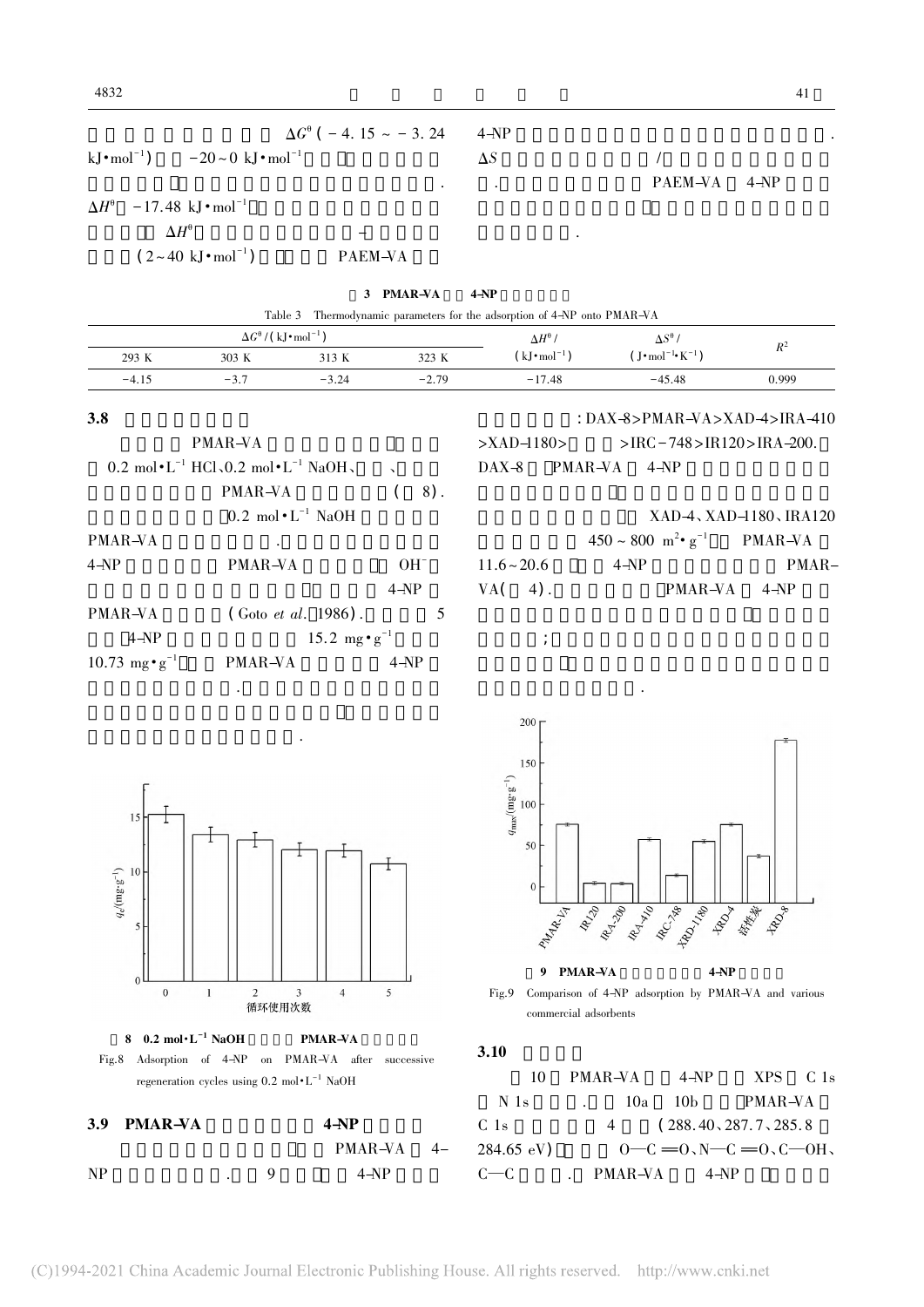|    | C <sub>1s</sub>                         |        |    | 0.1 eV     |        |
|----|-----------------------------------------|--------|----|------------|--------|
|    | $10c$ $10d$                             | PMAR-  |    | $\bullet$  | $-MH$  |
| VA | 401.0 eV $-$ NH <sub>3</sub> ; 399.7 eV |        |    | 398.5 $eV$ | 398.75 |
|    | $O = C$ $\rightarrow$ NH; PMAR-VA       | $4-NP$ | eV |            | $4-NP$ |
|    | $401.0 \text{ eV}$ 399.8 eV N 1s        |        |    | $2020$ ).  |        |

4 吸附剂的理化性质

| Physicochemical properties of the adsorbents used in the study<br>Table 4 |                   |                        |                  |                                                   |                                                                  |
|---------------------------------------------------------------------------|-------------------|------------------------|------------------|---------------------------------------------------|------------------------------------------------------------------|
|                                                                           | $/\text{mm}$      | $(m^{2} \cdot g^{-1})$ | /nm              | $\left(\text{ cm}^{3} \cdot \text{g}^{-1}\right)$ |                                                                  |
| PMAR-VA                                                                   | $0.06 - 0.2$      | 62.6                   | 17.5             | 0.25                                              | $-$ CONH $-$ CH <sub>2</sub> CH <sub>2</sub> $-$ NH <sub>2</sub> |
| AC                                                                        | $0.048 - 0.15$    | 680                    | $0.35 - 2$       | 0.78                                              | $-$ COOH $-$ OH                                                  |
| $\text{DAX-8}$                                                            | $0.24 - 0.32$     | 75.8                   | 144.2            | -                                                 | Poly(methylmethacrylate)                                         |
| IR 120                                                                    | $16 \sim 50$ mesh | 800                    | $0.5 \text{ mm}$ |                                                   | $-SO3H$                                                          |
| IRA-200                                                                   | $20 - 60$ mesh    | 41                     | 28.7             | 0.29                                              | $-SO3H$                                                          |
| IRA-410                                                                   | $20 \sim 60$ mesh |                        |                  | -                                                 | -                                                                |
| <b>IRC 748</b>                                                            | $0.4 - 0.7$       | 19.68                  | 16.21            | 0.079                                             | H<br>$\theta$<br>0<br>H<br>HO<br>0H                              |
| $XAD-1180$                                                                | $0.35 - 0.60$     | $\geq 450$             | 40               |                                                   |                                                                  |
| $XAD-4$                                                                   | $0.4 - 0.7$       | >750                   | 12.5             | 0.50                                              |                                                                  |



10 PMAR-VA  $4-NP$  C 1s( a,b) N 1s( c,d) XPS Fig.10 XPS C 1s ( a and b) and N 1s ( c and d) spectra of PMAR-VA before and after adsorption of 4-NP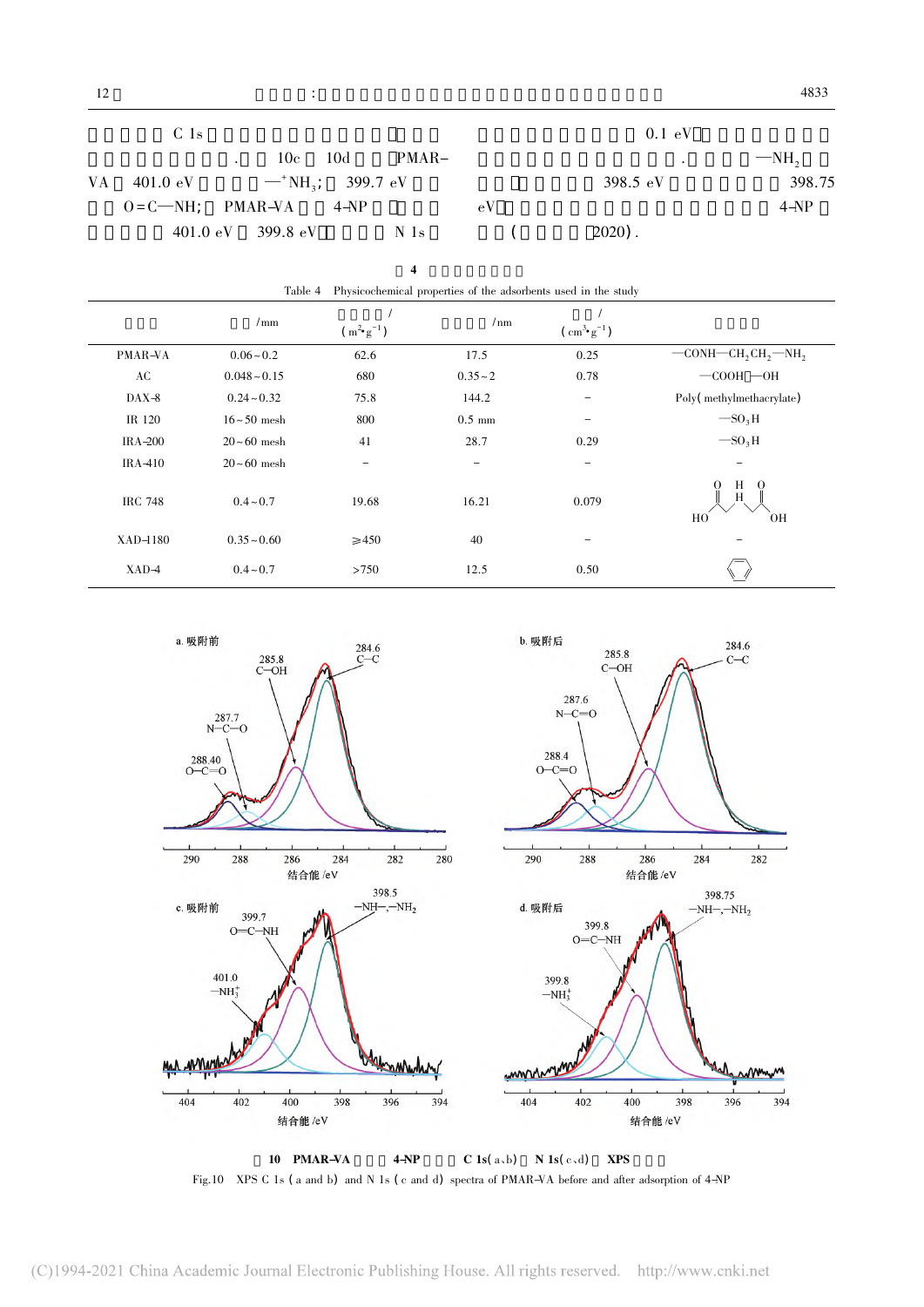

Fig.11 Interaction models and their energies between 4-NP and various resins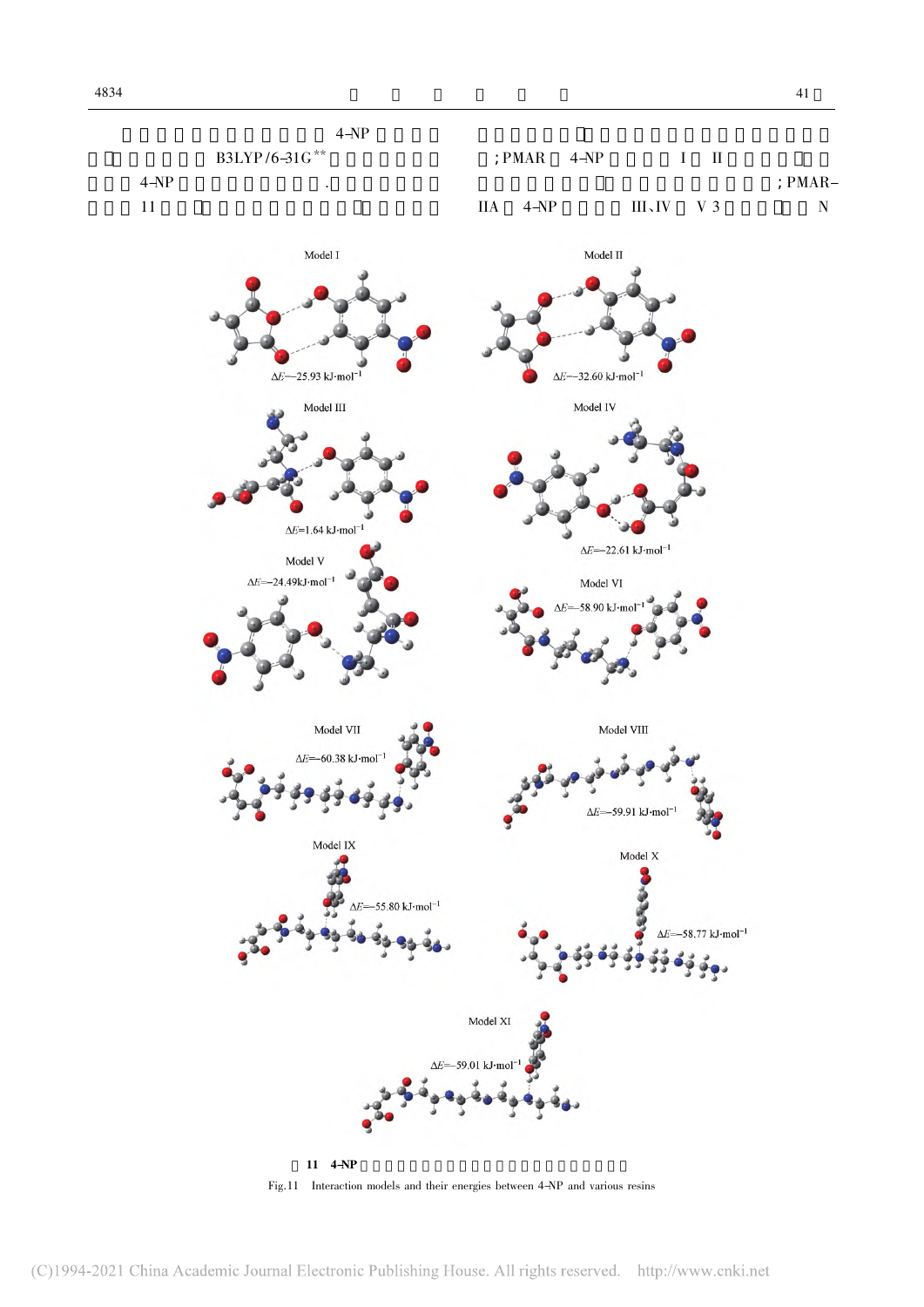| Ш<br>$\mathbf N$                                                                                                                                                                                                                                                                                   | Science $143(1/2)$ : 48-67                                                                                                                                                                                                                                                                                                                                                                                                                                                                               |
|----------------------------------------------------------------------------------------------------------------------------------------------------------------------------------------------------------------------------------------------------------------------------------------------------|----------------------------------------------------------------------------------------------------------------------------------------------------------------------------------------------------------------------------------------------------------------------------------------------------------------------------------------------------------------------------------------------------------------------------------------------------------------------------------------------------------|
| V<br>$\mathbf N$<br>$\mathbf N$<br><b>XPS</b><br>$10$ ); PMAR $-HIA$ ,<br>(<br>PMAR-VA、PMAR-VA<br>$4 - NP$<br>$-55.80 \sim -60.38$<br>VII、VIII、IX<br>$kJ \cdot mol^{-1}$<br>PMAR-VA<br>$4 - NP$<br>$-55.80 - 59.91$<br><b>VIII</b> 、IX、X<br>$\overline{X}$<br>$kJ \cdot mol^{-1}$<br>N<br>$4 - NP$ | Busca G Berardinelli S Resini C et al. 2008. Technologies for the removal<br>of phenol from fluid streams, a short review of recent developments<br>J. Journal of Hazardous Materials 160(2/3): 265-288<br>Chao Y Zhu W Yan B et al. 2014. Macroporous polystyrene resins as<br>adsorbents for the removal of tetracycline antibiotics from an aquatic<br>environment J . Journal of Applied Polymer Science 131 (15):<br>40561-40569<br>.2014.<br>$(\alpha-$<br>${\bf J}$ .<br>$41(5): 70-75$<br>.2015. |
| $3)$ .                                                                                                                                                                                                                                                                                             | $\bf J$ .<br>$30(6): 55-64$<br>Davarpanah M Ahmadpour A Bastami T R. 2015. Preparation and<br>characterization of anion exchange resin decorated with magnetite                                                                                                                                                                                                                                                                                                                                          |
| (Conclusions)<br>4                                                                                                                                                                                                                                                                                 | nanoparticles for removal of p-toluic acid from aqueous solution<br>J. Journal of Magnetism and Magnetic Materials 375: 177–183                                                                                                                                                                                                                                                                                                                                                                          |
| <b>PMAR</b><br>1)<br>$4 - NP$                                                                                                                                                                                                                                                                      | Goto M Hayashi N Goto S.1986. Adsorption and desorption of phenol on<br>anion-exchange resin and activated carbon J. Environmental<br>Science & Technology $20(5)$ : 463-467                                                                                                                                                                                                                                                                                                                             |
| PMAR-VA<br>$4-NP$                                                                                                                                                                                                                                                                                  | Hu Y Li D Z Sun F Q et al. 2016. Temperature-induced phase changes<br>in bismuth oxides and efficient photodegradation of phenol and $p-$                                                                                                                                                                                                                                                                                                                                                                |
| 2) PMAR<br>$4 - NP$<br>pH<br>PMAR-VA                                                                                                                                                                                                                                                               | chlorophenol J .Journal of Hazardous Materials 301: 362-370<br>Huang J Jin X Mao J et al. 2012. Synthesis characterization and                                                                                                                                                                                                                                                                                                                                                                           |
| $4 - NP$<br>.PMAR-VA<br>$4 - NP$<br>; Langmuir<br>PMAR-VA                                                                                                                                                                                                                                          | adsorption<br>properties<br>οf<br>diethylenetriamine-modified<br>hypercrosslinked resins for efficient removal of salicylic acid from<br>aqueous solution J . Journal of Hazardous Materials 217/218:                                                                                                                                                                                                                                                                                                    |
| 77. 1 mg $\cdot$ g <sup>-1</sup> (pH = 6.0)<br>$25 \text{ }^{\circ}C$ ).<br>3) XPS<br>N<br>N                                                                                                                                                                                                       | 406-415<br>Lin S H Juang R S. 2009. Adsorption of phenol and its derivatives from<br>water using synthetic resins and low-cost natural adsorbents. A<br>J. Journal of Environmental Management 90 (3):<br>review<br>1336-1349                                                                                                                                                                                                                                                                            |
| $4 - NP$                                                                                                                                                                                                                                                                                           | .2018.<br>J.<br>$38(10): 12-16$                                                                                                                                                                                                                                                                                                                                                                                                                                                                          |
| $4 - NP$<br>4) 0.2 mol $\cdot L^{-1}$<br><b>NaOH</b><br>PMAR-VA.<br>PMAR-VA<br>4-NP                                                                                                                                                                                                                | Liu Q S Zheng T Wang P et al. 2010. Adsorption isotherm kinetic and<br>mechanism studies of some substituted phenols on activated carbon<br>fibers J. Chemical Engineering Journal $157(2/3)$ : 348–356<br>.2003.<br>$22(5)$ : 464-468<br>J.                                                                                                                                                                                                                                                             |

## PMAR-VA

依据.

#### (References):

Ahmaruzzaman M. 2008. Adsorption of phenolic compounds on low-cost adsorbents: A review J . Advances in Colloid and Interface Prabhu S M Meenakshi S. 2014. Effect of metal ions loaded onto

- iminodiacetic acid functionalized cation exchange resin for selective fluoride removal J . Desalination and Water Treatment 52 (13/ 15) : 2527-2536
- Qu Y Qin L Liu X G et al. 2020. Reasonable design and sifting of microporous carbon nanosphere-based surface molecularly imprinted polymer for selective removal of phenol from wastewater J .